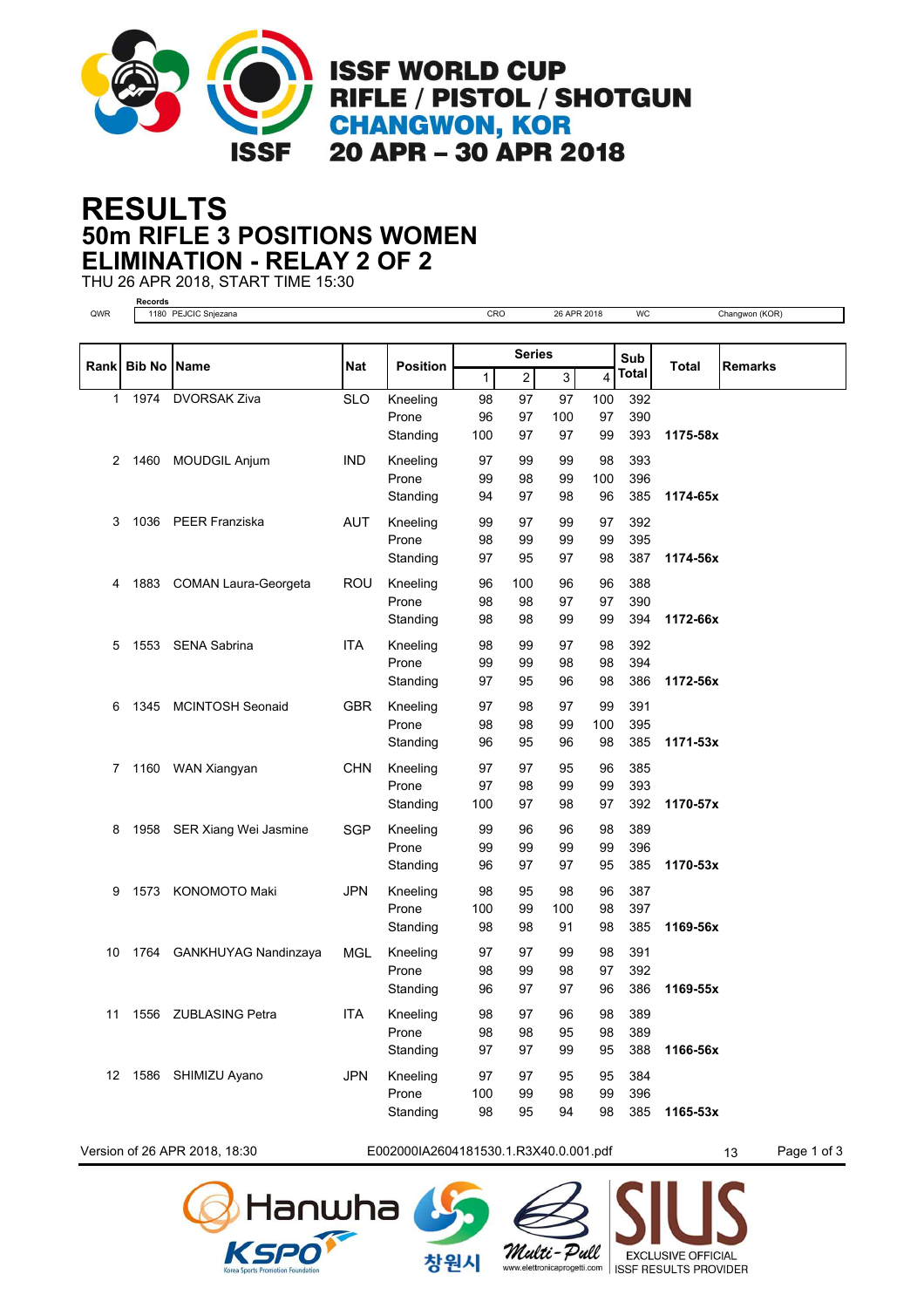| Rankl | Bib No | <b>Name</b>                   | Nat        | <b>Position</b>                       | <b>Series</b> |                |     | Sub | Total        | <b>Remarks</b> |                   |
|-------|--------|-------------------------------|------------|---------------------------------------|---------------|----------------|-----|-----|--------------|----------------|-------------------|
|       |        |                               |            |                                       | 1             | $\overline{2}$ | 3   | 4   | <b>Total</b> |                |                   |
| 13    | 1640   | <b>JEONG Mira</b>             | <b>KOR</b> | Kneeling                              | 98            | 98             | 98  | 97  | 391          |                |                   |
|       |        |                               |            | Prone                                 | 100           | 97             | 97  | 97  | 391          |                |                   |
|       |        |                               |            | Standing                              | 95            | 96             | 96  | 96  | 383          | 1165-51x       |                   |
| 14    |        | 1965 VELOSO Martina Lindsay   | <b>SGP</b> | Kneeling                              | 99            | 96             | 96  | 95  | 386          |                |                   |
|       |        |                               |            | Prone                                 | 98            | 97             | 100 | 98  | 393          |                |                   |
|       |        |                               |            | Standing                              | 99            | 94             | 97  | 96  | 386          | 1165-46x       |                   |
| 15    |        | 2154 LESKIV Lessia            | <b>UKR</b> | Kneeling                              | 99            | 98             | 93  | 98  | 388          |                |                   |
|       |        |                               |            | Prone                                 | 99            | 97             | 97  | 100 | 393          |                |                   |
|       |        |                               |            | Standing                              | 95            | 97             | 95  | 96  | 383          | 1164-55x       |                   |
| 16    | 2074   | PLENGSAENGTHONG               | <b>THA</b> | Kneeling                              | 99            | 99             | 96  | 98  | 392          |                |                   |
|       |        | Ratchadaporn                  |            | Prone                                 | 98            | 99             | 100 | 97  | 394          |                |                   |
|       |        |                               |            |                                       |               |                |     |     |              |                |                   |
|       |        |                               |            | Standing                              | 92            | 98             | 93  | 95  | 378          | 1164-55x       |                   |
| 17    |        | 1940 ZYKOVA Yulia             | <b>RUS</b> | Kneeling                              | 97            | 97             | 97  | 94  | 385          |                |                   |
|       |        |                               |            | Prone                                 | 99            | 97             | 99  | 100 | 395          |                |                   |
|       |        |                               |            | Standing                              | 96            | 96             | 97  | 95  | 384          | 1164-48x       |                   |
| 18    | 1501   | JAMBOZORG Mahlagha            | <b>IRI</b> | Kneeling                              | 94            | 97             | 97  | 98  | 386          |                |                   |
|       |        |                               |            | Prone                                 | 97            | 100            | 98  | 98  | 393          |                |                   |
|       |        |                               |            | Standing                              | 92            | 95             | 98  | 97  | 382          | 1161-59x       |                   |
| 19    | 1200   | ZELJKOVIC Marta               | <b>CRO</b> | Kneeling                              | 93            | 98             | 99  | 97  | 387          |                |                   |
|       |        |                               |            | Prone                                 | 98            | 97             | 98  | 99  | 392          |                |                   |
|       |        |                               |            | Standing                              | 95            | 93             | 96  | 98  | 382          | 1161-53x       |                   |
| 20    |        | 1224 MAZUROVA Nikola          | <b>CZE</b> | Kneeling                              | 97            | 98             | 98  | 100 | 393          |                |                   |
|       |        |                               |            | Prone                                 | 97            | 96             | 97  | 98  | 388          |                |                   |
|       |        |                               |            | Standing                              | 96            | 94             | 91  | 98  | 379          | 1160-51x       |                   |
| 21    |        | 1324 MATTE Romane             | FRA        | Kneeling                              | 95            | 96             | 96  | 98  | 385          |                |                   |
|       |        |                               |            | Prone                                 | 99            | 98             | 97  | 99  | 393          |                |                   |
|       |        |                               |            | Standing                              | 96            | 98             | 95  | 93  | 382          | 1160-48x       |                   |
| 22    | 1861   | NAGAY Agnieszka               | <b>POL</b> | Kneeling                              | 95            | 95             | 98  | 97  | 385          |                |                   |
|       |        |                               |            | Prone                                 | 98            | 99             | 97  | 98  | 392          |                |                   |
|       |        |                               |            | Standing                              | 98            | 95             | 98  | 92  | 383          | 1160-48x       |                   |
| 23    |        | 1487 AHMADI Elaheh            | <b>IRI</b> | Kneeling                              | 92            | 97             | 99  | 99  | 387          |                |                   |
|       |        |                               |            | Prone                                 | 96            | 95             | 98  | 97  | 386          |                |                   |
|       |        |                               |            | Standing                              | 93            | 97             | 99  | 97  | 386          | 1159-56x       |                   |
| 24    |        | 1663 LEE Eunseo               | <b>KOR</b> | Kneeling                              | 95            | 96             | 97  | 99  | 387          |                |                   |
|       |        |                               |            | Prone                                 | 99            | 98             | 97  | 99  | 393          |                |                   |
|       |        |                               |            | Standing                              | 94            | 93             | 97  | 95  | 379          | 1159-53x       |                   |
| 25    |        | 1524 ENGLER Tal               | <b>ISR</b> | Kneeling                              | 94            | 93             | 95  | 96  | 378          |                |                   |
|       |        |                               |            | Prone                                 | 100           | 99             | 98  | 98  | 395          |                |                   |
|       |        |                               |            | Standing                              | 96            | 95             | 98  | 97  | 386          | 1159-51x       |                   |
| 26    | 1607   | MALINOVSKAYA Alexandra KAZ    |            | Kneeling                              | 96            | 97             | 94  | 99  | 386          |                |                   |
|       |        |                               |            | Prone                                 | 98            | 98             | 99  | 100 | 395          |                |                   |
|       |        |                               |            | Standing                              | 96            | 96             | 93  | 93  | 378          | $1159 - 51x$   |                   |
| 27    | 1461   | NITHYANADAM Gaayathri         | <b>IND</b> | Kneeling                              | 90            | 96             | 94  | 98  | 378          |                |                   |
|       |        |                               |            | Prone                                 | 100           | 100            | 98  | 99  | 397          |                |                   |
|       |        |                               |            | Standing                              | 99            | 96             | 96  | 93  | 384          | 1159-48x       |                   |
| 28    | 1249   | <b>NIELSEN Stine</b>          | DEN        | Kneeling                              | 96            | 99             | 95  | 93  | 383          |                |                   |
|       |        |                               |            | Prone                                 | 99            | 98             | 97  | 99  | 393          |                |                   |
|       |        |                               |            | Standing                              | 97            | 93             | 95  | 98  | 383          | 1159-46x       |                   |
| 29    | 1790   | <b>HANSEN Karoline</b>        | <b>NOR</b> | Kneeling                              | 92            | 95             | 98  | 98  | 383          |                |                   |
|       |        |                               |            | Prone                                 | 99            | 99             | 98  | 98  | 394          |                |                   |
|       |        |                               |            | Standing                              | 95            | 97             | 92  | 97  | 381          | 1158-54x       |                   |
|       |        | Version of 26 APR 2018, 18:30 |            | E002000IA2604181530.1.R3X40.0.001.pdf |               |                |     |     |              |                | Page 2 of 3<br>13 |
|       |        |                               |            |                                       |               |                |     |     |              |                |                   |

창원시